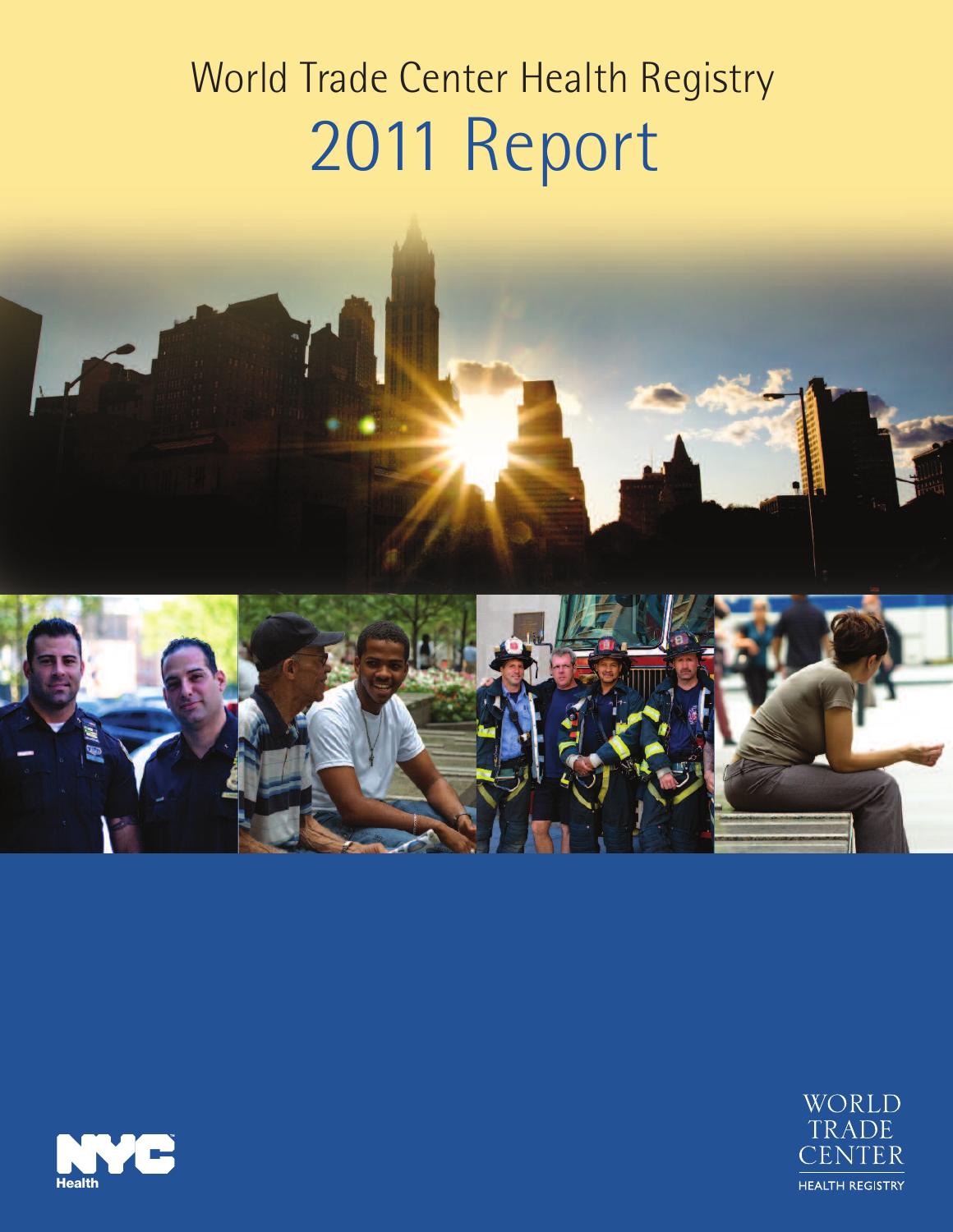

Dear Enrollees:

Thank you for your continued commitment to the Registry.

In this report you'll find recent 9/11 health findings from Registry publications and details on how to get care for 9/11-related health problems.

The Registry is now surveying enrollees to learn more about their health status 10 years after the disaster. A separate survey has been sent to parents and guardians of enrollees younger than 18 years of age. Your responses will help assess gaps in care and refer enrollees to treatment services.

So far, more than 50% (36,500 enrollees) have [responded.](http://www.nyc.gov/html/doh/wtc/downloads/pdf/registry/wave3-survey-response-rate.pdf) We encourage all enrollees to complete their surveys now.

Findings from the Registry's first and second health surveys helped support passage of the James L. Zadroga 9/11 Health and [Compensation](http://www.nyc.gov/html/doh/wtc/html/health_compensation/health_compensation_act.shtml) Act. The Act established the federally funded World Trade Center Health Program to provide medical monitoring and treatment for those affected by the disaster.

Questions? Need more information? Contact us at 866-NYC-WTCR (866-692-9827) or wtchr@health.nyc.gov, or visit [nyc.gov/9-11HealthInfo.](http://www.nyc.gov/html/doh/wtc/html/home/home.shtml)

Thank you for your continuing support.

Sincerely,

Mont Farl

Mark Farfel, ScD Director

# **About the Registry**

The World Trade Center Health Registry is the largest post-disaster public health registry in United States history, tracking the health of more than 71,000 people directly exposed to the WTC disaster. The Registry was established by the New York City Department of Health and Mental Hygiene and the federal Agency for Toxic Substances and Disease Registry. The National Institute of Occupational Safety and Health has funded the Registry since May 2009.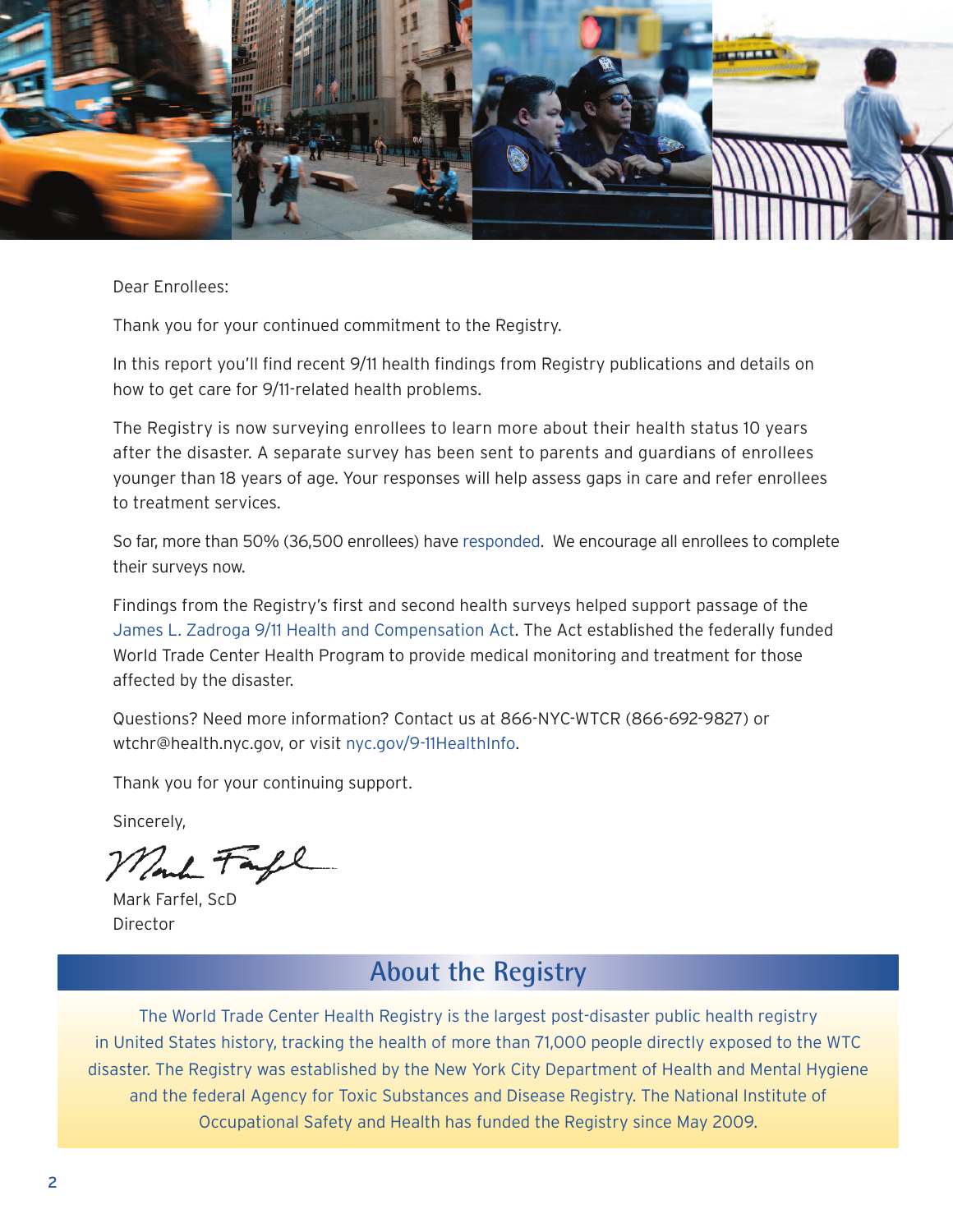## **Our Mission**

- Identify and track the long-term physical and mental health effects of 9/11
- Share findings and recommendations with enrollees, others affected, the public and policymakers
- Respond to health concerns and assess gaps in care for 9/11-related health problems
- Offer guidance to public health professionals in planning for potential future emergencies

#### **WTC Health Program**

The federal WTC Health Program provides [medical services for 9/11-related health problems](http://www.cdc.gov/niosh/topics/wtc/)  at no cost to eligible responders and survivors. For more information, call 888-982-4748 or visit cdc.gov/niosh/topics/wtc/.

## **Recent Findings**

- Many adults directly exposed to the WTC attacks developed lasting heartburn, indigestion, acid reflux and other symptoms of gastroesophageal reflux disease (GERD) (American Journal of Gastroenterology, 2011).
- Lower Manhattan residents and area workers with persistent respiratory symptoms were more likely to have abnormal lung function than those without these symptoms five to six years after 9/11 (American Journal of Respiratory Critical Care Medicine, 2011).
- Rescue and recovery workers who worked on the debris pile on 9/11 were at increased risk for sarcoidosis (Journal of Occupational and Environmental Medicine, 2011).
- Rescue and recovery workers who wore respirators on 9/11 were less likely to report respiratory problems five to six years after 9/11 than those who went without adequate respiratory protection (American Journal of Industrial Medicine, 2011).
- WTC tower workers who evacuated from higher floors, evacuated late or worked for a company that sustained fatalities were at higher risk for post-traumatic stress disorder (American Journal of Epidemiology, 2011).
- Volunteers not affiliated with an organization were more highly exposed to the WTC disaster than volunteers affiliated with recognized organizations and were at greater risk for developing physical and mental health conditions after 9/11, including asthma and post-traumatic stress symptoms (Preventive Medicine, 2011).
- Initial findings from our ongoing mortality study indicate that the mortality rate among enrollees living in New York City upon Registry enrollment was significantly lower than in the general New York City population during 2003-2009. Non-rescue/ recovery workers who were more highly exposed to the WTC disaster may be at an increased mortality risk, especially cardiac-related, in comparison to those less exposed (The Lancet, 2011).

More information about all 23 of the Registry's published [papers](http://www.nyc.gov/html/doh/wtc/html/registry/newsletters.shtml) may be found at [nyc.gov/9-11HealthInfo.](http://www.nyc.gov/html/doh/wtc/html/home/home.shtml)